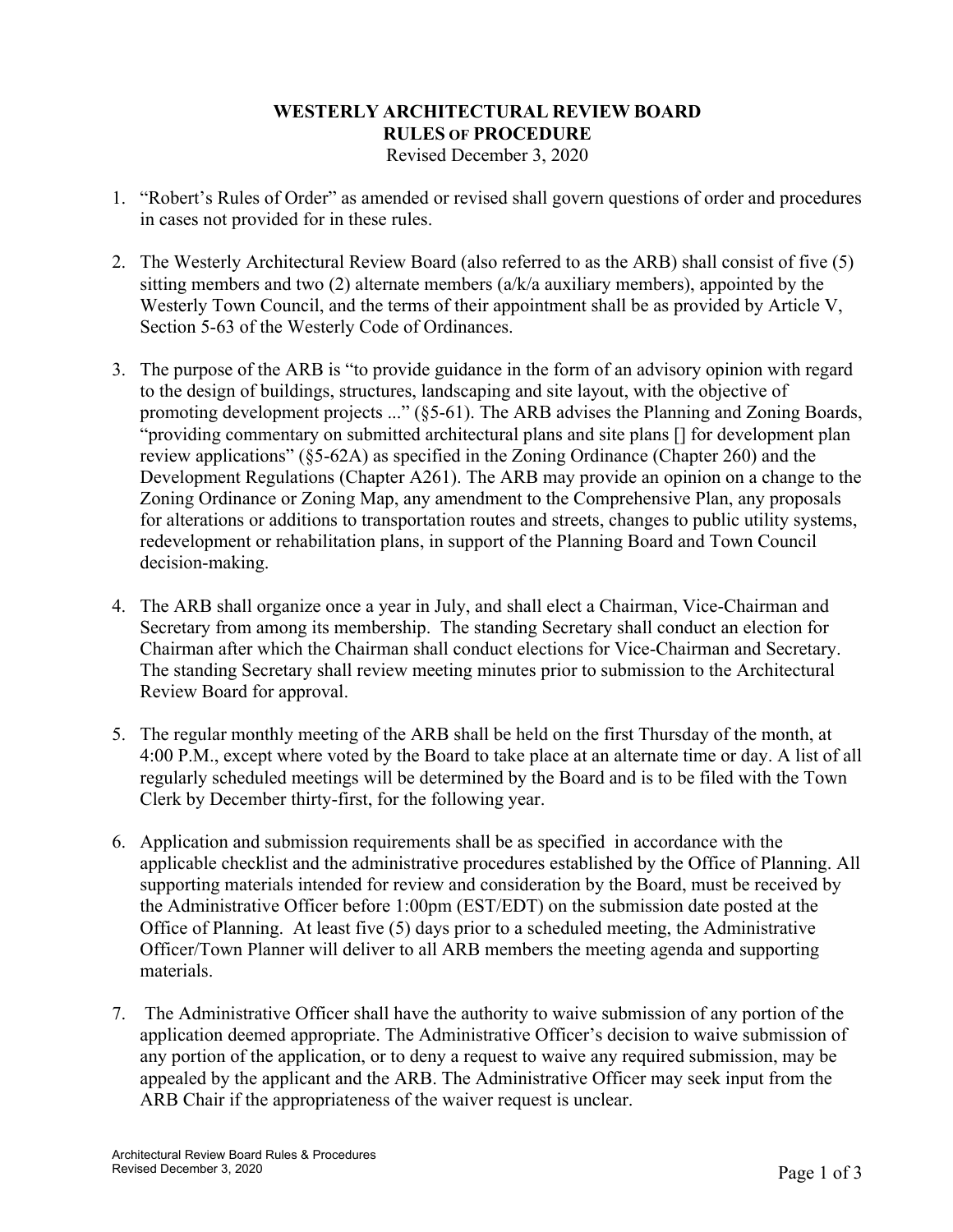- 8. "The ARB shall submit a written report to the Planning and Zoning Boards for each application not less than 10 days prior to the scheduled meeting or public hearing at which the application will be heard." ( $\S$ 5-62[E]) With consent from the applicant, the ARB may extend its review period if additional documentation is needed to provide a proper advisory opinion. If such a review period extension is not granted, the ARB may reserve the right not to provide an advisory opinion to the Planning or Zoning Board, or may identify in its report items that were requested but not provided during ARB review.
- 9. The ARB "shall not conduct its review relative to zoning regulations governing use of a property, the granting of variances, or building code compliance" (§5-62[B]), nor shall it conduct its review relative to fire code or ADA compliance. However, if the ARB is aware of conflicts that the presented plans may have with such regulations and codes, the ARB may share its concerns with the applicant. If the ARB believes these conflicts may result in significant modification of the architecture of the proposed plans, the ARB may provide architectural guidance and/or recommend redesign.
- 10. Meetings of the ARB shall be conducted consistent with the Rhode Island Open Meetings Law. All meetings of the ARB, including special meetings, emergency meetings and workshops, shall be noticed and open to the public, and minutes shall be recorded and maintained. Special meetings may be held at any time upon the call of the Chairman or upon the request of any two (2) Board members.
- 11. A quorum shall consist of three (3) members of the ARB. In cases where a quorum is not present, the members present may only vote to open the meeting and adjourn to another definite date and time that a quorum can be present and allows for the required 48-hour public notice. A decision by the ARB shall be made by the simple majority vote of the five (5) member ARB. Any member who knows that they will be absent from a Board meeting shall notify the Administrative Officer/Town Planner at the earliest possible time to ensure a quorum.
- 12. The Chairman, and in his/her absence, the Vice-Chairman, and in the absence of both, the Secretary, shall preside at all meetings of the ARB. In the event of the absence or the disability of the Chairman, Vice-Chairman, and Secretary, the senior member of those members present shall preside. The Chairman shall distinctly state and put to vote all motions. When a voice vote is not unanimous, a poll vote of each member shall be recorded.
- 13. The Chairman of the ARB shall note for the record all members present at the opening of all public hearings. At the continuation of any such hearing, the Chairman shall also note for the record those members present and only those ARB members present at all hearings and continuations thereof shall be eligible to vote upon completion of the hearing.
- 14. No member of the ARB shall vote in any proposition through which the member, directly or indirectly could financially benefit and/or as governed by State of Rhode Island Ethics Code. A ARB member who has recused himself shall leave the ARB's area and shall have all the rights of any citizen to address the ARB from the floor.
- 15. Any ARB member or technical support staff desiring to speak shall address the Chairman, be recognized to speak, and shall not be interrupted while speaking except by a call to order, or for the correction of a mistake or to yield to another ARB member.